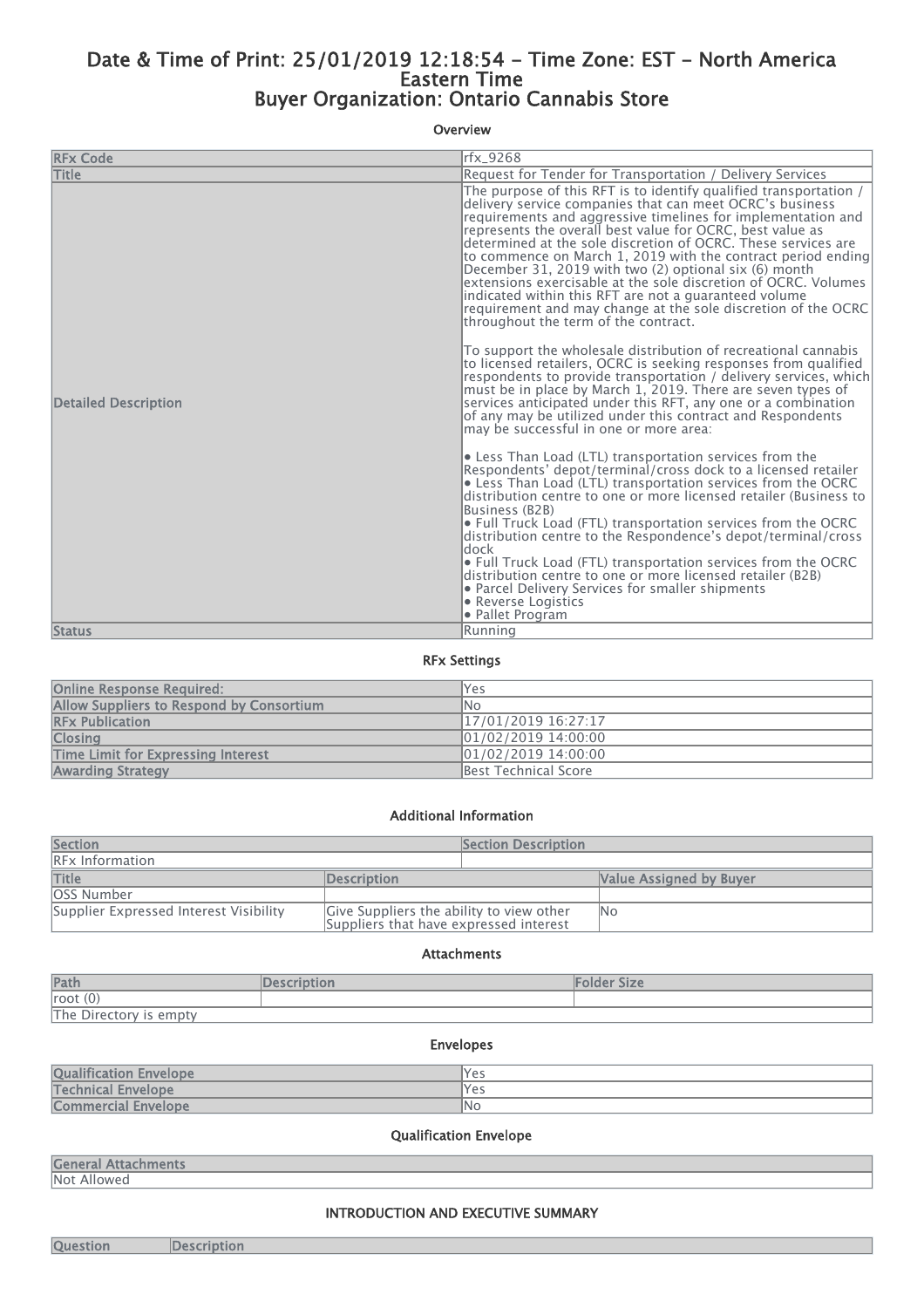| Invitation to<br>Respondents                                 | This Request for Tender (the "RFT") is an open invitation by the Ontario Cannabis Retail Corporation (the<br>"OCRC") to prospective respondents to submit a tender for the provision of transportation / delivery services<br>to Licensed Retailers for OCRC's Wholesale business, as further described in Appendix A - "RFT"<br>Requirements".                                                                                                                                                                                                                                                                                                                                                                                                                                                                                                                                                                                                    |                                |
|--------------------------------------------------------------|----------------------------------------------------------------------------------------------------------------------------------------------------------------------------------------------------------------------------------------------------------------------------------------------------------------------------------------------------------------------------------------------------------------------------------------------------------------------------------------------------------------------------------------------------------------------------------------------------------------------------------------------------------------------------------------------------------------------------------------------------------------------------------------------------------------------------------------------------------------------------------------------------------------------------------------------------|--------------------------------|
| About the OCRC                                               | The OCRC is a Crown corporation, wholly owned by the Province of Ontario and established under the Ontario<br>Cannabis Retail Corporation Act, 2017, S.O. 2017, c. 26. The OCRC is responsible for the lawful sale and<br>distribution of recreational cannabis in Ontario. The OCRC is initiating this RFT to identify transportation /<br>delivery service firms to provide transportation / delivery services as described in this RFT and in compliance<br>with current local, provincial and federal regulatory requirements.                                                                                                                                                                                                                                                                                                                                                                                                                 |                                |
| Summary of RFT<br>Requirements                               | This RFT will be conducted as a two-stage procurement.                                                                                                                                                                                                                                                                                                                                                                                                                                                                                                                                                                                                                                                                                                                                                                                                                                                                                             |                                |
|                                                              | Stage 1: As detailed in Appendix B, Stage 1 of the procurement will begin with the evaluation of Mandatory<br>Submission Requirements (Phase I) as described in sections 1.1.4 to 1.1.7 below and pursuant to the<br>rectification process outlined in section 2.2.2 of Appendix B. All submissions which meet all the Mandatory<br>Submission Requirements will proceed to the evaluation of Technical Criteria (Phase II). All tenders which<br>meet the minimum scoring threshold requirements outlined in Section 2.2.1 of Appendix B will be selected to<br>proceed to Stage 2. For greater clarity, any submission which either fails to meet the Mandatory Submission<br>Requirements (Phase I) as described in sections 1.1.4 to 1.1.7 or does not meet the points requirement for<br>Technical Criteria (Phase II) per Appendix B, Section 2.2.1 will not proceed to Stage 2 of the evaluation and<br>therefore not considered for award. |                                |
|                                                              | Stage 2: The Stage 2 evaluation will only consider those respondents who successfully progress through<br>Stage 1. All respondents who progress to Stage 2 will be treated on equal footing from the perspective of<br>Stage 1 requirements. The Rate Bid Form (Attachment 2) will be evaluated for all eligible respondents and the<br>eligible respondents that best meets the overall value to the organization will be considered for award. The<br>lowest responsive and responsible vendor may or may not be awarded the contract at the sole and absolute<br>discretion of OCRC without liability.                                                                                                                                                                                                                                                                                                                                          |                                |
|                                                              | Respondents should refer to Appendix A for further details on the RFT Requirements and Appendix B on the<br>Submission/Evaluation Process.                                                                                                                                                                                                                                                                                                                                                                                                                                                                                                                                                                                                                                                                                                                                                                                                         |                                |
| Mandatory<br>Submission<br>Requirements                      | A tender shall include all requirements outlined in 1.1.5 to 1.1.7                                                                                                                                                                                                                                                                                                                                                                                                                                                                                                                                                                                                                                                                                                                                                                                                                                                                                 |                                |
| Submission Form<br>(Attachment #1)                           | A Submission Form (Attachment #1) shall be completed and signed by an authorized representative of the<br>respondent with the authority to bind the respondent.                                                                                                                                                                                                                                                                                                                                                                                                                                                                                                                                                                                                                                                                                                                                                                                    |                                |
| Rate Bid Form<br>(Attachment #2)                             | A Rate Bid Form (Attachment #2) shall be completed according to the instructions contained in the form.<br>Other than inserting the information requested in the Rate Bid Form, a respondent may not make any<br>changes to the Rate Bid Form. Any such changes could constitute a Material Deviation as set out within the<br>document. Respondents should submit the Rate Bid Form as a separate file within their tender package.                                                                                                                                                                                                                                                                                                                                                                                                                                                                                                               |                                |
| Demonstrated<br>Compliance with<br>Mandatory<br>Requirements | Listed within sections 1.1.8 to 1.1.12 below are Mandatory Requirements which successful respondents will<br>be required to comply with. The respondent shall, in each of those sections, indicate "Yes" to affirm their<br>compliance with each Mandatory Requirement listed.                                                                                                                                                                                                                                                                                                                                                                                                                                                                                                                                                                                                                                                                     |                                |
|                                                              | In cases where a Respondent has not indicated "Yes" for every Mandatory Requirement listed below, their<br>tender will not be considered for evaluation or award.                                                                                                                                                                                                                                                                                                                                                                                                                                                                                                                                                                                                                                                                                                                                                                                  |                                |
| <b>Question</b>                                              | <b>Description</b>                                                                                                                                                                                                                                                                                                                                                                                                                                                                                                                                                                                                                                                                                                                                                                                                                                                                                                                                 | <b>Question</b><br><b>Type</b> |
| Mandatory<br>Requirement 1                                   | Successful Respondents shall have the capability to provided transportation/ delivery services on Yes/No<br>a Less Than Load (LTL), Full Truck Load (FTL), or Parcel Delivery Services to one of the 5 Regions  Value <br>within this document.                                                                                                                                                                                                                                                                                                                                                                                                                                                                                                                                                                                                                                                                                                    |                                |
| Mandatory<br>Requirement 2                                   | Successful Respondents shall have a cross dock facility or access to a cross dock.                                                                                                                                                                                                                                                                                                                                                                                                                                                                                                                                                                                                                                                                                                                                                                                                                                                                 | Yes/No<br>Value                |
| Mandatory<br>Requirement 3                                   | Successful Respondents shall have the capability to pick up and manage palletized orders in<br>bulk then break them into individual delivery parcels.                                                                                                                                                                                                                                                                                                                                                                                                                                                                                                                                                                                                                                                                                                                                                                                              | Yes/No<br>Value                |
| Mandatory<br>Requirement 4                                   | Successful Respondents shall have all required licenses and certifications to operate<br>transportation/ delivery services which includes Less than Load (LTL), Full Truck Load (FTL),<br>cross-dock, Business to Business delivery (B2B), Parcel Delivery and reverse logistics.                                                                                                                                                                                                                                                                                                                                                                                                                                                                                                                                                                                                                                                                  | Yes/No<br>Value                |
| Mandatory<br>Requirement 5                                   | Successful Respondents shall have the ability for OCRC to track delivery progress in real-time                                                                                                                                                                                                                                                                                                                                                                                                                                                                                                                                                                                                                                                                                                                                                                                                                                                     | Yes/No<br>Value                |
| <b>Question</b>                                              | <b>Description</b>                                                                                                                                                                                                                                                                                                                                                                                                                                                                                                                                                                                                                                                                                                                                                                                                                                                                                                                                 |                                |
| Type of Contract                                             | The OCRC intends to enter into a purchase order upon the terms and conditions in Appendix C - "Terms and<br>Conditions" with one (1) or more legal entity(ies) at its sole and absolute discretion of OCRC and based on the<br>requirements of the organization. The term of the assignment is to be for an initial period starting on or<br>about March 1, 2019 and ending December 31, 2019, with two (2) optional extensions in favour of the OCRC<br>at a term of six (6) months each on the same terms and conditions. Respondents should note that the OCRC<br>will also have an option to terminate the purchase order for convenience upon fifteen (15) days prior written<br>notice to the successful respondent.                                                                                                                                                                                                                         |                                |
| RFT Timetable                                                | The RFT timetable is tentative only and may be changed by the OCRC at any time.                                                                                                                                                                                                                                                                                                                                                                                                                                                                                                                                                                                                                                                                                                                                                                                                                                                                    |                                |
|                                                              | Deadline for Questions: January 24, 2019 $@$ 2:00 p.m. Toronto time<br>Submission Deadline: February 1, 2019 @ 2:00 p.m. Toronto time<br>Rectification Period: Two (2) Business Days.<br>Estimated Commencement: March 1, 2019                                                                                                                                                                                                                                                                                                                                                                                                                                                                                                                                                                                                                                                                                                                     |                                |
|                                                              | For the purposes of this RFT, "Business Day" means any day between 8:30 a.m. and 4:30 p.m., Monday to<br>Friday inclusive, but excluding statutory and other holidays on which the OCRC has elected to be closed for<br>business.                                                                                                                                                                                                                                                                                                                                                                                                                                                                                                                                                                                                                                                                                                                  |                                |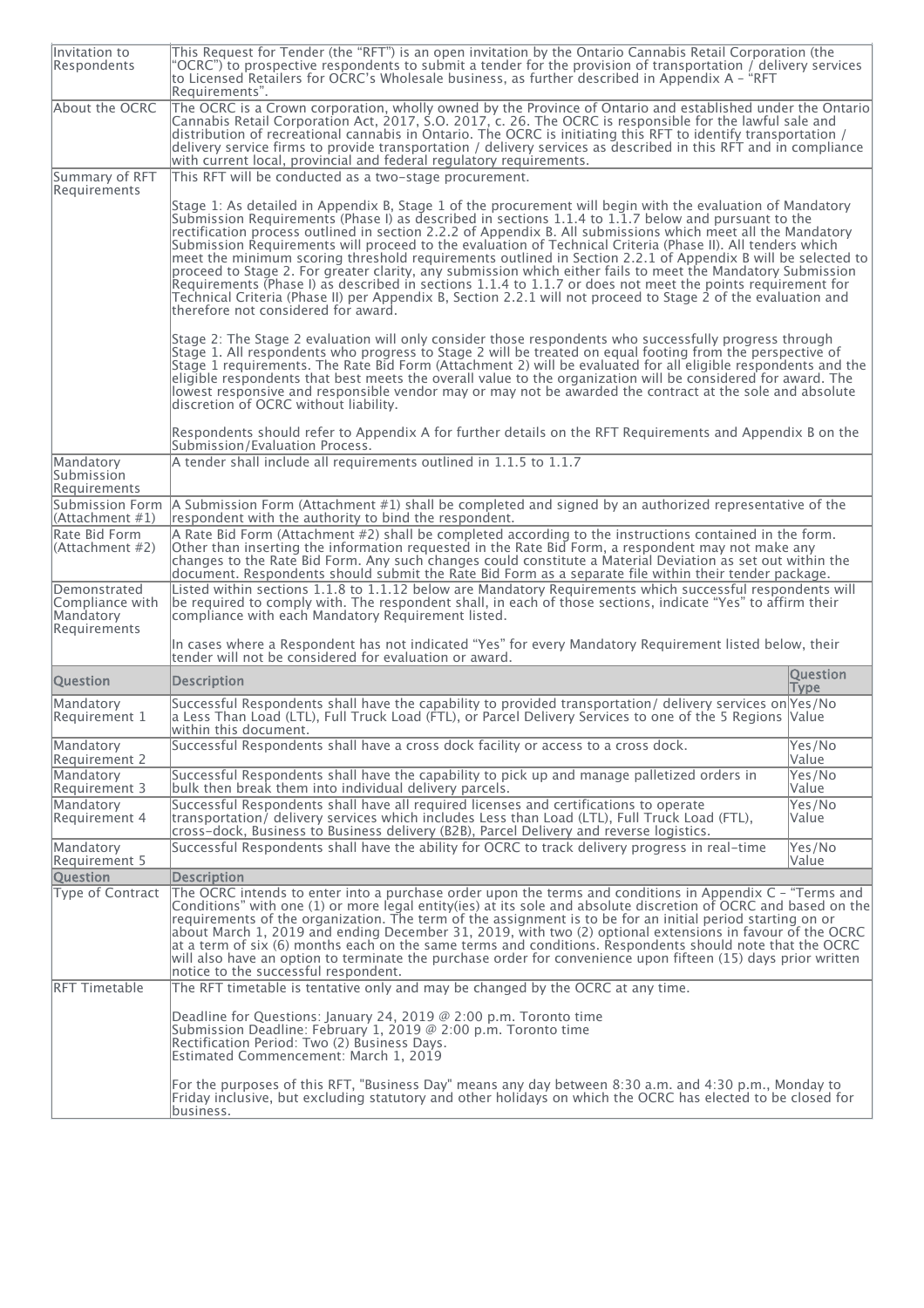| Contact and<br>Respondent                       | For the purposes of this procurement process, the Contact is:                                                                                                                                                                                                                                                                                                                                                                                                                                                                       |
|-------------------------------------------------|-------------------------------------------------------------------------------------------------------------------------------------------------------------------------------------------------------------------------------------------------------------------------------------------------------------------------------------------------------------------------------------------------------------------------------------------------------------------------------------------------------------------------------------|
| Details                                         | Name: Martin Bartosek, Procurement Manager<br>Fmail: martin.bartosek@ocs.ca.                                                                                                                                                                                                                                                                                                                                                                                                                                                        |
|                                                 | Respondents should promptly examine all of the documents comprising the RFT and should:<br>i. report any errors, omissions or ambiguities; and<br>ii. direct questions or seek additional information                                                                                                                                                                                                                                                                                                                               |
|                                                 | in writing via BravoSolution's Messages tool to the Contact on or before the Deadline for Questions.<br>Respondents are advised to seek clarification from the Contact on any matter it considers to be unclear. The<br>OCRC is not responsible for any misunderstanding on the part of a respondent concerning the RFT.                                                                                                                                                                                                            |
|                                                 | All questions submitted by respondents to the Contact shall be deemed to be received once the message<br>enters the Contact's BravoSolution's Messages inbox. No such communications are to be directed to anyone<br>other than the Contact. While the OCRC will make best efforts to answer any respondent questions, it is under<br>no obligation to provide additional information. In the interests of clarity and brevity, the OCRC may also<br>combine similar or related questions.                                          |
| Tender Structure                                | Respondents should structure their tenders in accordance with the instructions in Appendix B - "Submission"<br>Process". Where information is requested in Appendix B, any response made in a tender should reference the<br>applicable section numbers of the RFT where that request was made. Only tenders in English will be<br>considered.                                                                                                                                                                                      |
| Submission                                      | Respondents should reply to all questions included within both the Qualification and Technical envelopes of<br>this RFT. Attachment 1 is provided in section 1.3.1 of the Qualification Envelope. Respondents will download<br>the document, complete it and upload it into section 1.3.2. Attachment 2 is provided in section 1.4.1 of the<br>$\alpha$ Qualification Envelope. Respondents will download the document, complete it and upload it into section<br>1.4.2.                                                            |
|                                                 | Sections 2.2.4 to 2.2.7 of the Technical Envelope require responses in attachment form. For each question,<br>the respondent will upload their response, in document form, directly into the eTender tool. The combined<br>page count of all submission content within the Technical Envelope shall be a maximum of 10 pages in<br>length not including a cover page or index page. Email submission of the tender will not be accepted.                                                                                            |
| Method of<br>Submission                         | Tenders shall be submitted electronically via the eTendering Portal on or before the Submission Deadline.<br>Tenders submitted after the Submission Deadline will be rejected. For any eTendering Portal support inquiries<br>at 866-722-7390.                                                                                                                                                                                                                                                                                      |
| Tender<br>Submission /<br>Evaluation<br>Process | The Submission/Evaluation Process for this RFT is set out in Appendix B - "Submission/Evaluation Process".                                                                                                                                                                                                                                                                                                                                                                                                                          |
| Amending and<br>Withdrawing<br>Tenders          | A tender may not be amended after the submission deadline by a respondent except as expressly set out in<br>the terms of the RFT; however, at any time throughout the RFT process, a respondent may withdraw a<br>submitted tender if the respondent no longer wishes to participate in the RFT process. To affect a withdrawal,<br>a notice of withdrawal shall be sent to the Contact and shall be signed by an authorized representative of the<br>respondent. The OCRC is not under any obligation to return withdrawn tenders. |

### GENERAL TERMS AND CONDITIONS OF THE RFT PROCESS

| <b>Question</b>                                                    | <b>Description</b>                                                                                                                                                                                                                                                                                                                                                                                                                                                                                         |
|--------------------------------------------------------------------|------------------------------------------------------------------------------------------------------------------------------------------------------------------------------------------------------------------------------------------------------------------------------------------------------------------------------------------------------------------------------------------------------------------------------------------------------------------------------------------------------------|
| Definitions                                                        | Business Day: For the purposes of this RFT, "Business Day" means any day between 8:30 a.m. and 4:30<br>p.m., Monday to Friday inclusive, but excluding statutory and other holidays on which the OCRC has<br>elected to be closed for business.                                                                                                                                                                                                                                                            |
|                                                                    | OCRC: Means Ontario Cannabis Retail Corporation                                                                                                                                                                                                                                                                                                                                                                                                                                                            |
| Information in RFT<br>Only an Estimate                             | The OCRC and its advisers make no representation, warranty or quarantee as to the accuracy of the<br>information contained in the RFT or issued by way of addenda. Any quantities shown, or data contained in<br>the RFT or provided by way of addenda are estimates only and are for the sole purpose of indicating to<br>respondents the general size of the work. It is the respondent's responsibility to avail itself of all the<br>necessary information to prepare a tender in response to the RFT. |
| No Guarantee of<br>Volume of Work or<br>Exclusivity of<br>Contract | The OCRC does not make any quarantee as to the value or volume of work to be assigned to the<br>successful respondent. The agreement to be executed with the successful respondent will not be an<br>exclusive contract. The OCRC may contract with others for the same or similar requirements to those<br>described in the RFT or may obtain the requirements internally.                                                                                                                                |
| Respondents Shall                                                  | The respondent shall bear all costs associated with or incurred in the preparation and presentation of its<br>Bear Their Own Costs tender, including, if applicable, costs incurred for interviews or demonstrations. The OCRC will not be<br>liable for any expenses, costs, losses or any direct or indirect damages incurred or suffered by a<br>respondent as a result of participating in, or otherwise in connection with, the RFT.                                                                  |
| All New Information<br>to Respondents by<br>Way of Addenda         | The RFT may be amended only by an addendum in accordance with this section. If the OCRC, for any<br>reason, determines that it is necessary to provide additional information relating to the RFT, such<br>information will be communicated by addenda. Each addendum forms an integral part of the RFT.                                                                                                                                                                                                   |
|                                                                    | Such addenda may contain important information, including significant changes to the RFT. Respondents<br>are responsible for obtaining all addenda issued by the OCRC. In the Submission Form (Attachment #1),<br>respondents should confirm their receipt of all addenda by setting out the number of each addendum in<br>the space provided.                                                                                                                                                             |
| Addenda and<br>Extension of<br>Submission Deadline                 | If any addendum is issued, the OCRC may at its discretion extend the Submission Deadline for a<br>reasonable amount of time.                                                                                                                                                                                                                                                                                                                                                                               |
| Verify, Clarify and<br>Supplement                                  | When evaluating responses, the OCRC may request further information from the respondent in order to<br>verify, clarify or supplement the information provided in the respondent's tender. The OCRC may revisit<br>and re-evaluate the respondent's response or ranking on the basis of any such information.                                                                                                                                                                                               |
| No Incorporation by<br>Reference                                   | The entire content of the respondent's tender should be submitted in a fixed form. The content of<br>websites or other external documents referred to in the respondent's tender will not be considered to<br>form part of its tender.                                                                                                                                                                                                                                                                     |
| by the OCRC                                                        | Tender to be retained The OCRC is not required to return the tender or any accompanying documentation submitted by a<br>lrespondent.                                                                                                                                                                                                                                                                                                                                                                       |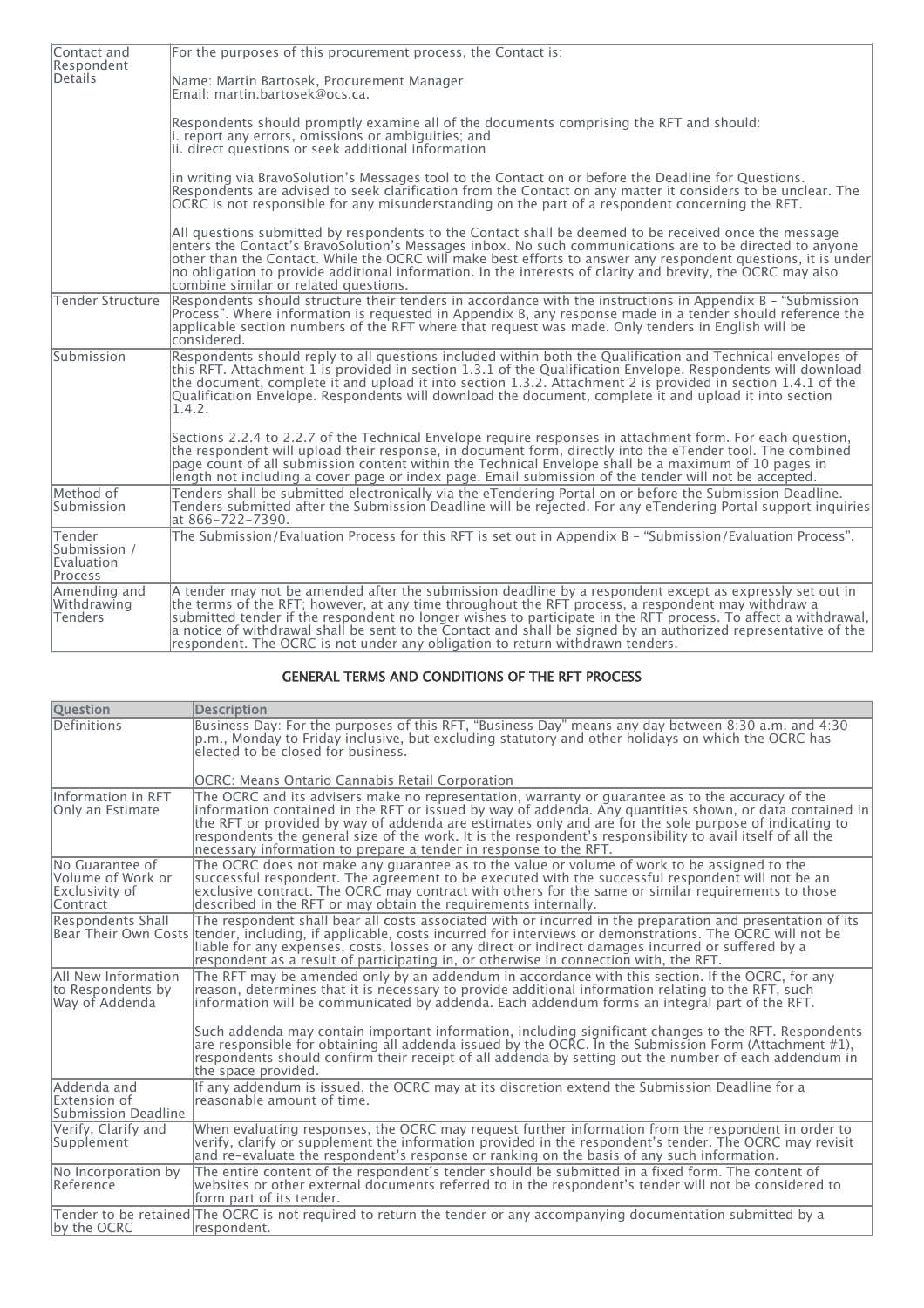| Debriefing                                          | Unsuccessful respondents may request a debriefing after receipt of a notification of the award of the<br>contract by sending a written request to the Contact within thirty (30) days of notification of award. The<br>intent of the debriefing is to provide feedback regarding the respondent's own tender. Any debriefing<br>provided is not for the purpose of providing an opportunity to challenge the procurement process, nor to<br>discuss in detail tenders submitted by other respondents.                                                                                                                                                                                                                                                                                                                                                                                                                                                                   |
|-----------------------------------------------------|-------------------------------------------------------------------------------------------------------------------------------------------------------------------------------------------------------------------------------------------------------------------------------------------------------------------------------------------------------------------------------------------------------------------------------------------------------------------------------------------------------------------------------------------------------------------------------------------------------------------------------------------------------------------------------------------------------------------------------------------------------------------------------------------------------------------------------------------------------------------------------------------------------------------------------------------------------------------------|
| Prohibited<br>Respondent<br>Communications          | The respondent shall not engage in any Conflict of Interest communications and should take note of the<br>Conflict of Interest declaration set out in the Submission Form (Attachment #1). For the purposes of this<br>RFT, "Conflict of Interest" shall have the meaning ascribed to it in the Submission Form (Attachment #1).                                                                                                                                                                                                                                                                                                                                                                                                                                                                                                                                                                                                                                        |
| Respondent Not to<br>Communicate with<br> Media     | A respondent shall not at any time directly or indirectly communicate with the media in relation to the RFT<br>or any contract awarded pursuant to the RFT without first obtaining the written permission of the Contact.                                                                                                                                                                                                                                                                                                                                                                                                                                                                                                                                                                                                                                                                                                                                               |
| Confidential                                        | All information provided by or obtained from the OCRC in any form in connection with the RFT either<br>Information of OCRC before or after the issuance of the RFT:                                                                                                                                                                                                                                                                                                                                                                                                                                                                                                                                                                                                                                                                                                                                                                                                     |
|                                                     | $\vert$ . is the sole property of the OCRC and must be treated as confidential;<br>III. must not be used for any purpose other than replying to the RFT and the performance of any<br>subsequent contract:<br>$\vert$ III. must not be disclosed without prior written authorization from the OCRC; and,<br>IV. shall be returned by the respondent to the OCRC immediately upon the request of the OCRC.                                                                                                                                                                                                                                                                                                                                                                                                                                                                                                                                                               |
| Confidentiality and<br> Non-Disclosure<br>Agreement | Each respondent will be required to sign a Confidentiality and Non-Disclosure Agreement prior to<br>commencement of the assignment.                                                                                                                                                                                                                                                                                                                                                                                                                                                                                                                                                                                                                                                                                                                                                                                                                                     |
| Confidential<br>Information of<br>Respondent        | A respondent should identify any information in its tender or any accompanying documentation supplied<br>in confidence for which the respondent would expect confidentiality to be maintained by the OCRC. The<br>confidentiality of such information will be maintained by the OCRC, except (i) as otherwise required by<br>law (including, without limitation the public access provisions of the Freedom of Information and<br>Protection of Privacy Act, as amended from time to time) or by order of a court or tribunal. Respondents<br>are advised that their tenders will, as necessary, be disclosed on a confidential basis, to the OCRC and the a<br>OCRC's advisers retained for the purpose of evaluating or participating in the evaluation of their tenders.<br>If a respondent has any questions about the collection and use of confidential information or personal<br>information pursuant to the RFT, questions should be submitted to the Contact. |
| Inappropriate<br>lof Interest                       | The OCRC may prohibit a respondent from participating in a procurement process based on past<br>Conduct and Conflict  performance or based on inappropriate conduct in a prior OCRC procurement process. Inappropriate<br>conduct includes but is not limited to the following: (i) the submission of a response to an OCRC<br>procurement process containing misrepresentations or any other inaccurate, misleading or incomplete<br>information; (ii) the refusal of the respondent to honour its pricing or other commitments made in its<br>response to an OCRC procurement process; and (iii) any other conduct, situation or circumstance, as<br>solely determined by the OCRC, that constitutes inappropriate conduct.                                                                                                                                                                                                                                           |
|                                                     | The OCRC may also (i) disqualify a respondent for any conduct, situation or circumstance that constitutes<br>a Conflict of Interest in respect of this RFT process, as solely determined by the OCRC; or (ii) in its sole<br>discretion, waive a potential or actual Conflict of Interest, which waiver may be upon such terms and<br>conditions as the OCRC, in their discretion, may require to satisfy itself that the Conflict of Interest has<br>been appropriately managed, mitigated and minimized.                                                                                                                                                                                                                                                                                                                                                                                                                                                              |
| Disqualification for<br>Misrepresentation           | The OCRC may disqualify the respondent if the respondent's response contains misrepresentations or any<br>other inaccurate, misleading or incomplete information.                                                                                                                                                                                                                                                                                                                                                                                                                                                                                                                                                                                                                                                                                                                                                                                                       |
| References and Past<br>Performance                  | The OCRC's evaluation may include information provided by the respondent's references, if applicable,<br>and may also consider the respondent's past performance on previous contracts with the OCRC or other<br>linstitutions.                                                                                                                                                                                                                                                                                                                                                                                                                                                                                                                                                                                                                                                                                                                                         |
| Cancellation                                        | The OCRC may cancel or amend the RFT process without liability at any time.                                                                                                                                                                                                                                                                                                                                                                                                                                                                                                                                                                                                                                                                                                                                                                                                                                                                                             |
| Litigation                                          | The OCRC may, in its absolute discretion, reject a tender if the respondent, or any officer or director of<br>the respondent, is or has been involved within five (5) years of the issue date of the RFT, either directly or<br>indirectly through another corporation, (i) in a legal action taken by the OCRC, any of its board members,<br>officers or employees in connection with any matters related to the OCRC, or (ii) in a legal action against<br>the OCRC, any of its board members, officers or employees, in connection with any matter related to the<br>OCRC, including without limitation, arising from the OCRC's exercise of its powers, duties or functions.                                                                                                                                                                                                                                                                                        |
| Governing Law                                       | These terms and conditions are (i) included for greater certainty and are intended to be interpreted<br>broadly and separately (with no particular provision intended to limit the scope of any other provision);<br>and (ii) to be governed by and construed in accordance with the laws of the province of Ontario and the<br>federal laws of Canada applicable therein.                                                                                                                                                                                                                                                                                                                                                                                                                                                                                                                                                                                              |

# ATTACHMENT 1 - SUBMISSION FORM

| <b>Question</b>                             | <b>Description</b>                                                                                                                      |                                |
|---------------------------------------------|-----------------------------------------------------------------------------------------------------------------------------------------|--------------------------------|
| Submission Form Template                    | Respondents must complete and sign the provided Submission Form and attach the completed<br>form to section 1.3.2 below.                |                                |
| <b>Ouestion</b>                             | <b>Description</b>                                                                                                                      | <b>Question</b><br><b>Type</b> |
| Completed Attachment 1 -<br>Submission Form | The respondent must attach the completed Attachment 1 - Submission Form<br>$\lambda$ (attached in section 1.3.1 above) in this section. | Attachment                     |

### ATTACHMENT 2 - RATE BID FORM

| <b>Question</b>                           | <b>Description</b>                                                                                                                     |                         |
|-------------------------------------------|----------------------------------------------------------------------------------------------------------------------------------------|-------------------------|
| Rate Bid Form Template                    | Respondents must complete the provided Rate Bid Form and attach the completed form to<br>section 1.4.2 below.                          |                         |
| <b>Ouestion</b>                           | <b>Description</b>                                                                                                                     | <b>Question</b><br>Type |
| Completed Attachment 2 -<br>Rate Bid Form | The respondent must attach the completed Attachment 2 - Rate Bid Form (attached Attachment<br>in section 1.4.1 above) in this section. |                         |

## Attachment 3 - OCS Supplier Code of Business Conduct

| <b>Question</b> | Description |
|-----------------|-------------|
|                 |             |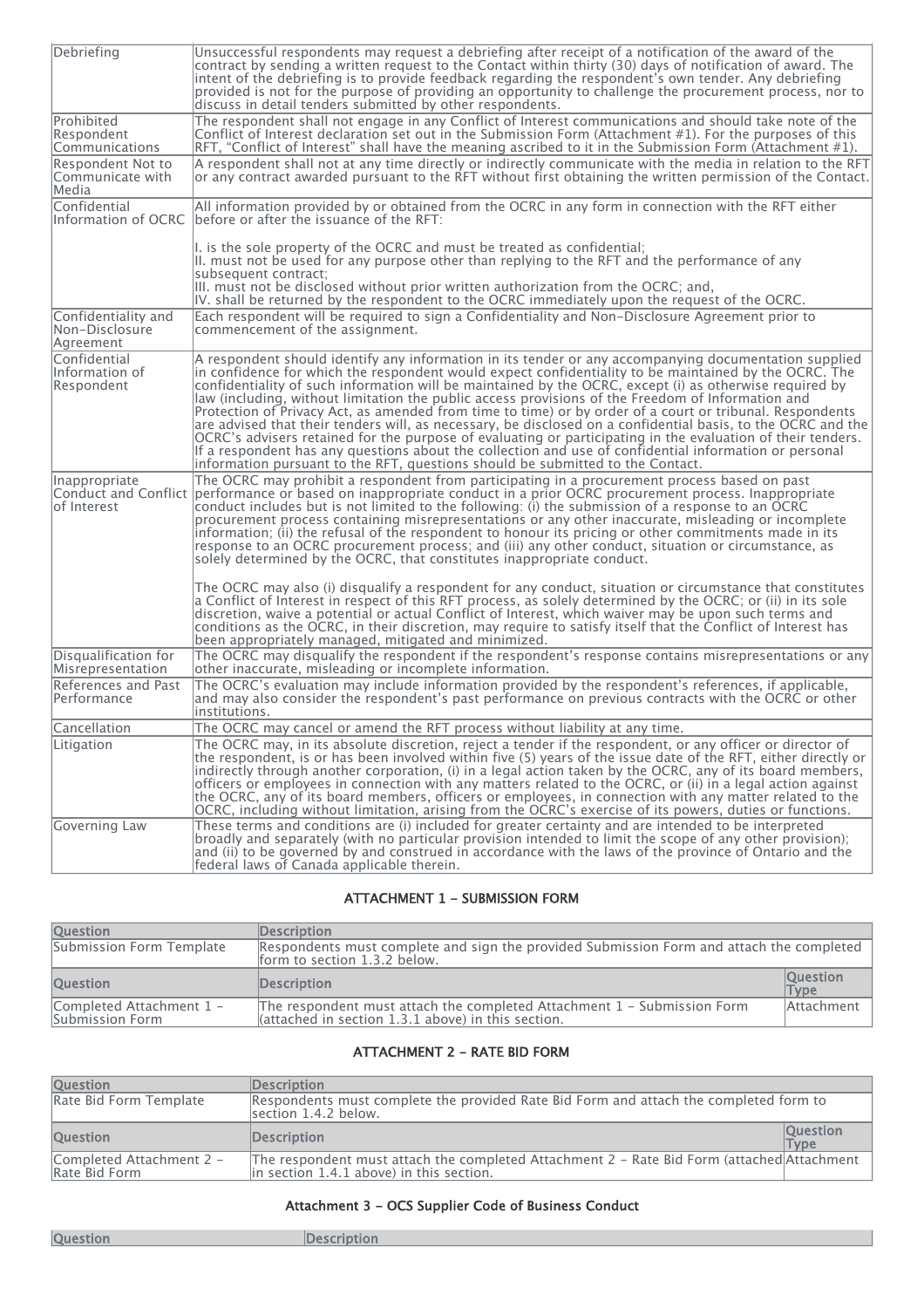| OCS Supplier Code of Business | Vendors will act in accordance with the attached OCS Supplier Code of Business |
|-------------------------------|--------------------------------------------------------------------------------|
| Conduct                       | Conduct.                                                                       |
|                               |                                                                                |

## Attachment 4 - Sample Letter of Credit

| <b>Question</b> | Description                                                                                                                                                              |
|-----------------|--------------------------------------------------------------------------------------------------------------------------------------------------------------------------|
| Credit          | Sample Letter of Provided is Attachment 4 – Sample Letter of Credit as referenced in Section 1.42 of Appendix C – Terms and<br>Conditions within the Technical Envelope. |

## Technical Envelope

| <b>General Attachments</b> |  |
|----------------------------|--|
|----------------------------|--|

**Allowed** 

# Appendix A - RFT Requirements

| <b>Question</b>         | <b>IDescription</b>                                                            |
|-------------------------|--------------------------------------------------------------------------------|
| <b>RFT Requirements</b> | Attached in this section is a document detailing the requirements of this RFT. |

## Appendix B - Submission / Evaluation Process

| Question                                                | <b>Description</b>                                                                                                                                                                                                                                                                                                                                                                                                                                                                                                                                                                                                                                                                                                                                                                      |                         |
|---------------------------------------------------------|-----------------------------------------------------------------------------------------------------------------------------------------------------------------------------------------------------------------------------------------------------------------------------------------------------------------------------------------------------------------------------------------------------------------------------------------------------------------------------------------------------------------------------------------------------------------------------------------------------------------------------------------------------------------------------------------------------------------------------------------------------------------------------------------|-------------------------|
| <b>OVERVIEW OF</b>                                      | All tenders will be evaluated through a comprehensive review and analysis by an evaluation committee.<br>TENDER EVALUATION The goal of the evaluation committee will be to select one (1) vendor which, in the opinion of the<br>committee, meets the OCRC's requirements under this RFT and provides the best overall value to the<br>OCRC as determined by the OCRC in their sole and absolute discretion. The lowest priced submission may<br>not necessarily be awarded.                                                                                                                                                                                                                                                                                                            |                         |
|                                                         | As per section 1.1.3 of the Qualification Envelope, evaluation of tenders will be completed in two stages.                                                                                                                                                                                                                                                                                                                                                                                                                                                                                                                                                                                                                                                                              |                         |
|                                                         | Stage 1 will consist firstly of an evaluation of Mandatory Submission Requirements (Phase I) and, for only<br>those submissions that meet the requirements of Phase I, an evaluation of Technical Criteria as stipulated<br>in Appendix A (Phase II). Only those tenders that meet the requirements outlined in both Phase I and<br>Phase II will be selected to proceed to Stage 2.                                                                                                                                                                                                                                                                                                                                                                                                    |                         |
|                                                         | Stage 2 will consist of an evaluation of each eligible respondent's Rate Bid Form (Attachment 2). The<br>pricing submission for all respondents who have successfully met the requirements of Stage 1 will be<br>compared and the eligible respondent that provides the greatest overall value to the organization, as<br>determined by OCRC in their sole and absolute discretion, will be considered for award. In order to<br>facilitate the Submission / Evaluation Process, respondents are requested to reference and title their<br>response with each corresponding section number and title of the sections below.                                                                                                                                                             |                         |
|                                                         | Note: In cases where a Respondent has not indicated "Yes" for every Mandatory Requirement listed in<br>sections 1.1.8 to 1.1.12 of the Qualification Envelope, their tender will be deemed to have failed and will<br>not proceed to further phases within this evaluation and therefore not considered for award.                                                                                                                                                                                                                                                                                                                                                                                                                                                                      |                         |
|                                                         | An outline of the RFT Evaluation Process is attached to this section for reference.                                                                                                                                                                                                                                                                                                                                                                                                                                                                                                                                                                                                                                                                                                     |                         |
| STAGE 1 PHASE I -<br>MANDATORY                          | <b>RECTIFICATION</b>                                                                                                                                                                                                                                                                                                                                                                                                                                                                                                                                                                                                                                                                                                                                                                    |                         |
| SUBMISSION<br><b>REQUIREMENTS AND</b><br><b>PROCESS</b> | Phase I will consist of a review to determine which tenders comply with all of the mandatory submission<br>requirements. Tenders failing to satisfy the mandatory submission requirements in sections 1.1.5 and<br>$1.1.6$ of the Qualification Envelope as of the Submission Deadline may be provided an opportunity to<br>rectify any deficiencies. The OCRC is under no obligation to notify a respondent of any deficiencies.                                                                                                                                                                                                                                                                                                                                                       |                         |
|                                                         | For the purposes of the Rate Bid Form (Attachment #2), the review under this Phase I will consist of a<br>review for any Material Deviations, as defined below. "Material Deviations" shall mean the respondent's<br>completion or failure to complete the Rate Bid Form in a manner that impedes, in any material way, the<br>ability of the OCRC to evaluate the tender. If a tender contains a Rate Bid Form that contains a Material<br>Deviation, such tender will be disqualified without further rectification. Rate Bid Forms that require<br>rectification for issues that do not constitute Material Deviations may be subject to the rectification<br>process. Determination of what constitutes a Material Deviation shall be in OCRC's sole and absolute<br>ldiscretion.   |                         |
|                                                         | The Rectification Period will begin to run on the date that the OCRC issues its rectification notice to the<br>respondent and expires at 4:00 p.m. on the last day of the Rectification Period. A rectification notice sent<br>to the respondent by electronic mail or facsimile is deemed to be issued on the day that it is sent. If the<br> rectification notice is sent after the end of a Business Day or on a day that is not a Business Day, then the<br>rectification notice is deemed to be issued on the next following Business Day. Tenders satisfying the<br>mandatory submission requirements during the Rectification Period will proceed to Phase II. Tenders <br>failing to satisfy the mandatory submission requirements will be excluded from further consideration. |                         |
| STAGE 1 - PHASE II -<br>EVALUATION OF                   | Phase II will consist of a scoring by the OCRC of each tender on the basis of the technical criteria as set<br>out in sections 2.2.4 to 2.2.8 below. Respondents should submit the information requested for each<br>TECHNICAL CRITERIA category of this technical evaluation as outlined below including the order and headings. Respondents will<br>be evaluated based on the demonstration of expertise and past experience cited relating to each of the<br>following requirements. Province of Ontario public sector experience and controlled substances<br>experience will be considered when determining score for each subject below:                                                                                                                                          |                         |
| <b>Question</b>                                         | <b>Description</b>                                                                                                                                                                                                                                                                                                                                                                                                                                                                                                                                                                                                                                                                                                                                                                      | <b>Question</b><br>Type |
| - [10 POINTS]                                           | COMPANY SUMMARY Respondents should submit a description of the company background, including ownership<br>structure, number of years' experience in providing the services requested in this RFT;<br>lincluding the description of similar client scopes delivered. Respondents shall have a<br>$\left  \right $ minimum of 10 years of experience providing transportation/delivery services of controlled/<br>secured products transportation within the Province of Ontario.                                                                                                                                                                                                                                                                                                         | Attachment              |
| REFERENCES - [10<br>POINTS]                             | Respondents to provide references for similar services in accordance with Attachment $#1$<br>Submission Form.                                                                                                                                                                                                                                                                                                                                                                                                                                                                                                                                                                                                                                                                           | Attachment              |